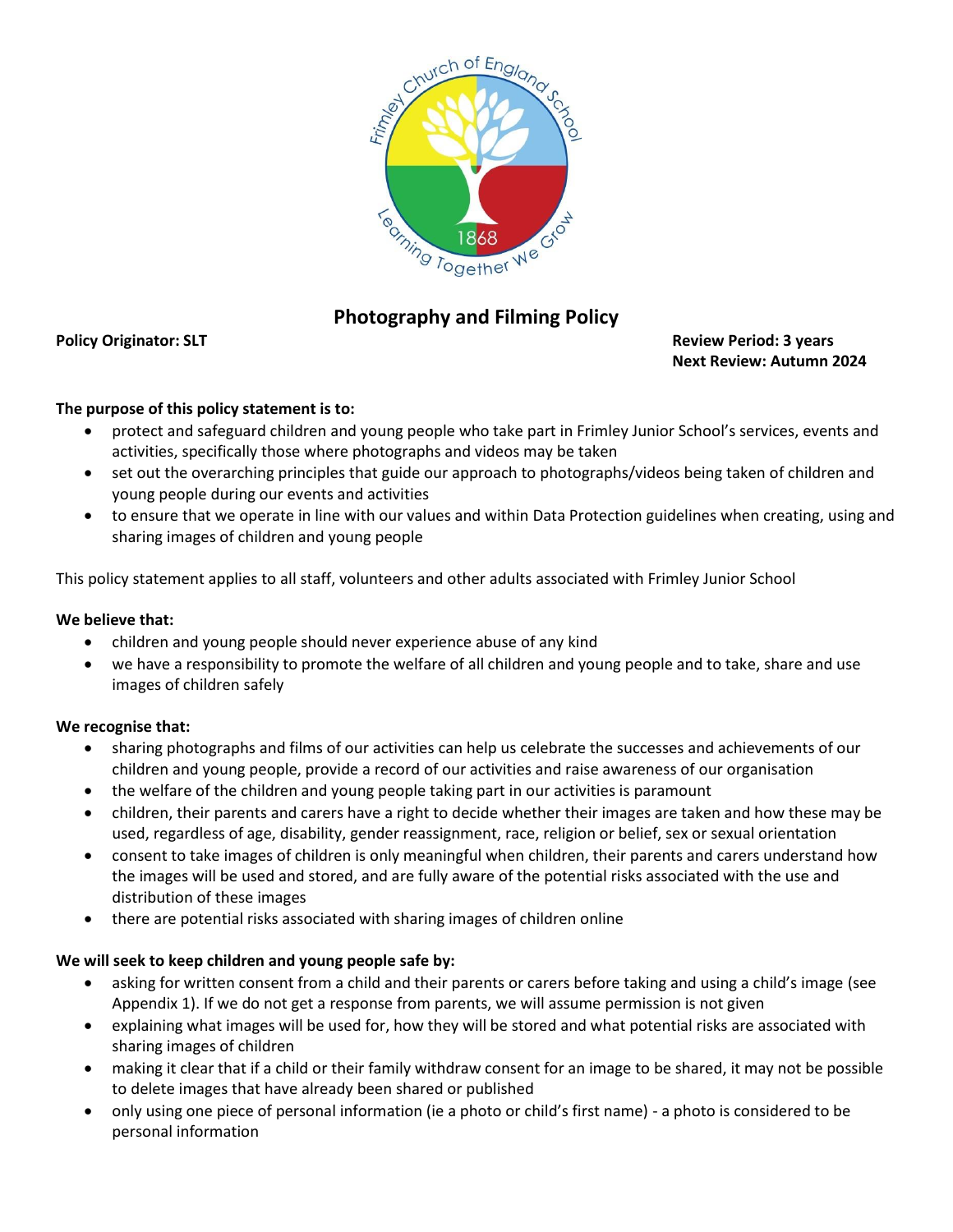- making sure children, their parents and carers understand how images of children will be securely stored and for how long (including how we will control access to the images and their associated information)
- reducing the risk of images being copied and used inappropriately by: only using images of children in appropriate clothing; avoiding full face and body shots of children taking part in activities such as swimming where there may be a heightened risk of images being misused; using images that positively reflect young people's involvement in the activity

We will also develop a procedure for reporting the abuse or misuse of images of children as part of our child protection procedures. We will ensure everyone involved in our organisation knows the procedures to follow to keep children safe.

### **Photography and/or filming for personal use**

When children themselves, parents, carers or spectators are taking photographs or filming at our events and the images are for personal use, we will remind them about image sharing or announce details of our photography policy before the start of the event by:

- asking for photos taken during the event not to be shared on social media or asking people to gain permission from children, their parents and carers before sharing photographs and videos that include them
- recommending that people check the privacy settings of their social media account to understand who else will be able to view any images they share
- reminding children, parents and carers who they can talk to if they have any concerns about images being shared**.**

## **Photography and/or filming for Frimley Junior School's or The Prospect Trust's use**

If we hire a photographer for one of our events, we will seek to keep children and young people safe by:

- providing the photographer with a clear brief about appropriate content and behaviour
- ensuring the photographer wears identification at all times
- informing children, their parents and carers that a photographer will be at the event and ensuring they give written consent to images which feature their child being taken and shared
- not allowing the photographer to have unsupervised access to children
- not allowing the photographer to carry out sessions outside the event or at a child's home
- reporting concerns regarding inappropriate or intrusive photography following our child protection procedures

#### **If consent to take photographs is not given**

If children, parents and/or carers do not consent to photographs being taken, we will respect their wishes. We will agree in advance how they would like to be identified so the photographer knows not to take pictures of them, and ensure this is done in a way that does not single out the child or make them feel isolated. We will never exclude a child from an activity because we do not have consent to take their photograph.

#### **Storing images**

We will store photographs and videos of children securely, in accordance with our safeguarding policy and data protection law. We will never store images of children on unencrypted portable equipment such as memory sticks and mobile phones. Frimley Junior School does not permit staff and volunteers to using any personal equipment to take photos and recordings of children. Only cameras or devices belonging to the school should be used.

#### **Related policies and procedures**

This policy statement should be read alongside our organisational policies and procedures, including:

- Child Protection and Safeguarding Policy
- Staff Behaviour (Code of Conduct)
- Online Safety Policy **Autumn 2021**